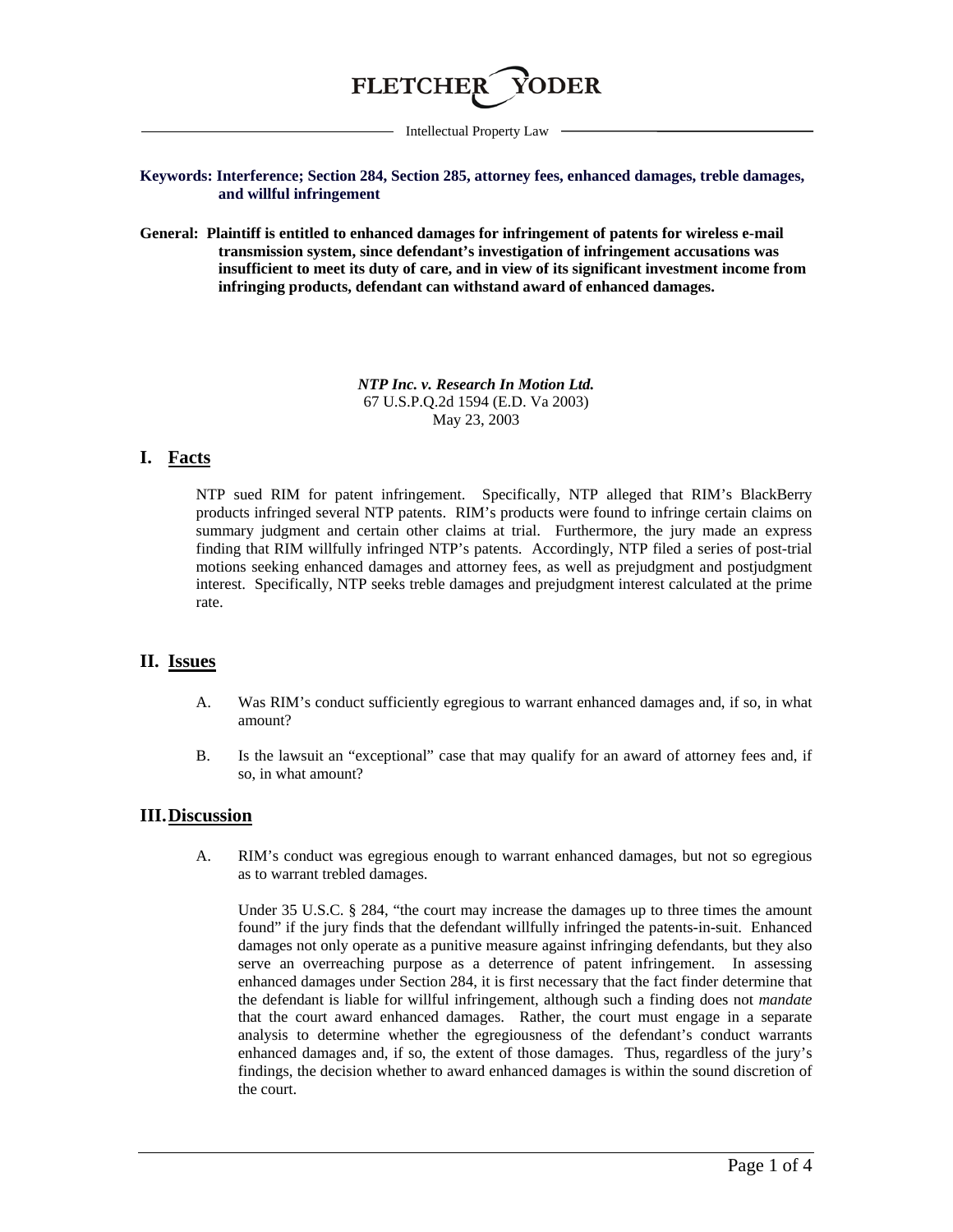When addressing the issue of enhanced damages, courts must consider factors that render a defendant's conduct more culpable, as well as factors that are mitigating. Here, the court relied on the Federal Circuit's opinion in *Read Corp. v. Portec, Inc.,* 23 U.S.P.Q.2d 1426 (Fed. Cir. 1992), which established that courts should consider the following factors together in determining the degree of an infringer's culpability: (1) whether the infringer deliberately copied the ideas or design of another; (2) whether the infringer, upon notice of the other's patent protection, investigated the scope of the patent and formed a good-faith belief that it was invalid or that it was not infringed; (3) the infringer's behavior as a party to the litigation; (4) the infringer's size and financial condition; (5) the closeness of the case; (6) the duration of the infringer's misconduct; (7) any remedial action by the infringer; (8) the infringer's motivation for harm; and (9) whether the infringer attempted to conceal its misconduct.

The district court addressed each of these factors in order. In regard to the first factor, the court found no evidence that RIM copied any of the NTP patents. Therefore, the court determined that the absence of copying by RIM is a mitigating factor. (-1)

In regard to the second factor, the court noted that, upon receiving actual notice of another's patent, a potential infringer as an affirmative duty of care that normally requires the potential infringer to obtain competent legal advice before infringing or continuing to infringe. The court further noted that an opinion of non-infringement and/or invalidity must be both competent and objective, as well as being premised upon the best information known to the defendant. Non-objective opinions, i.e., those prepared by in-house counsel, as well as oral opinions, carry little weight. In this case, RIM contended that upon receiving NTP's notice letter, its lead in-house counsel, along with an in-house patent attorney and two technical assistants, conducted an investigation. The investigation allegedly included the reading of the patent specifications, a review of all independent claims, and discussions with the technical assistance regarding RIMs products. The investigation allegedly concluded with two oral reports that were not reduced to writing, because the lead in-house counsel surmised that there was no need to reduce them to writing. However, based on the evidence advanced at trial, the court found that it was difficult to determine whether RIM actually conducted any investigation at all due to various inconsistencies in the witnesses' testimony, as well as the failure to produce any corroborating evidence. Accordingly, the court found that even assuming that RIM conducted an investigation, it was not sufficient to meet its required duty of care because the oral opinion was not objective and not competent.  $(+1)$ 

In regard to the third factor, the court found that RIM consistently engaged in a variety of questionable litigation tactics, such as dilatory document production, a last minute cancellation of a deposition, the filing of premature motions for summary judgment before a claim construction, numerous summary judgment motions challenging such claim construction, and a misleading demonstration of an allegedly prior art system to the jury. Accordingly, the court found that RIM's litigation behavior was sufficiently egregious to be considered an enhancing factor. (+1)

In regard to the fourth factor, the court noted that enhanced damages should not be awarded if it would severely affect the defendant's financial condition or unduly prejudice the defendant's non-infringing business. Here, despite a recent quarterly loss by RIM, the court found RIM to be a large business entity with substantial revenues and cash reserves. The court further found that the BlackBerry line of products is the core of RIM's business, thus resulting in little prejudice to RIM's non-infringing business. Therefore, the court concluded that RIM is large enough to withstand enhanced damages in this case. (+1)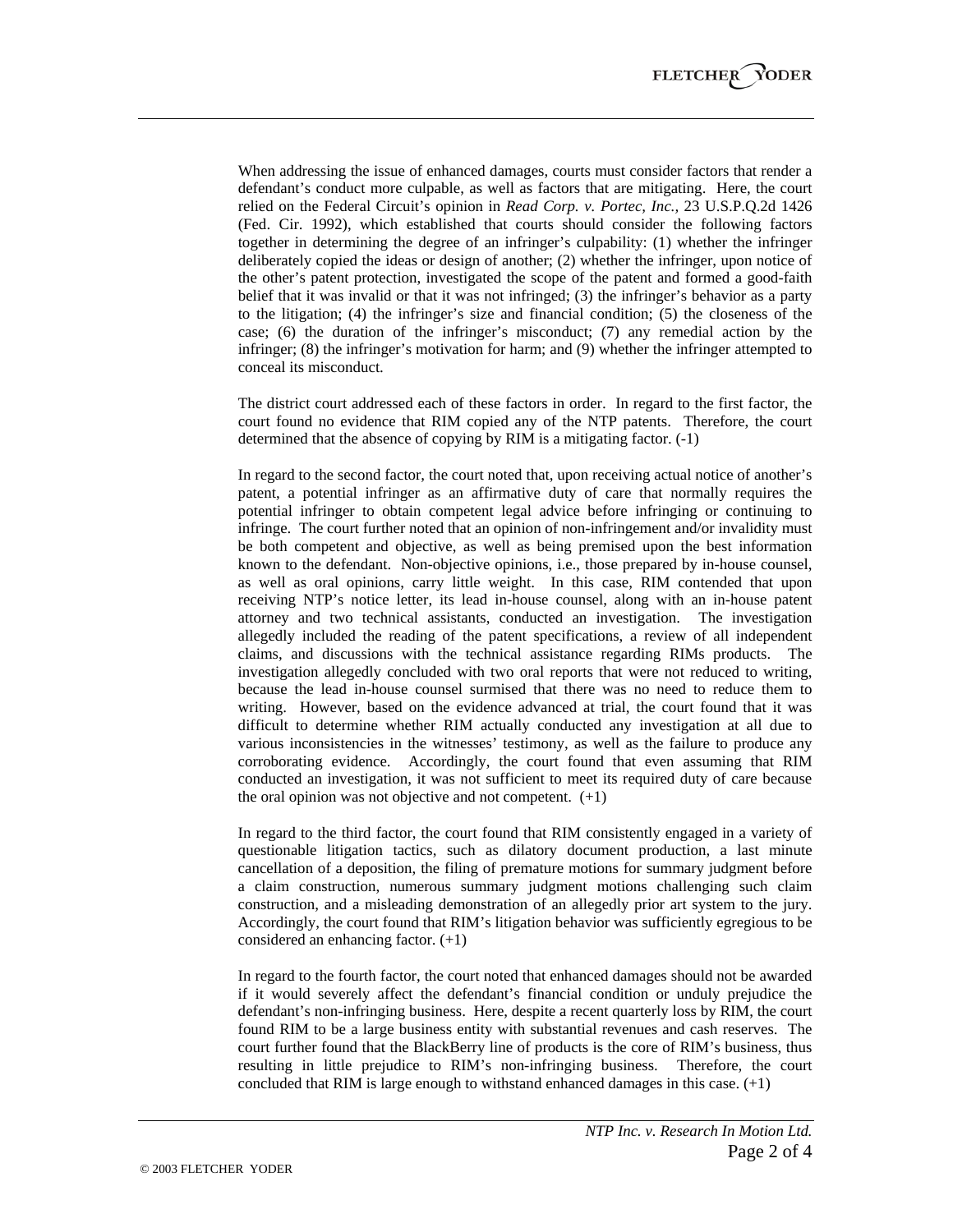In regard to the fifth factor, the court noted that enhanced damages should not be awarded if the defendant puts forth a meritorious good faith defense and a substantial challenge to infringement. While stopping short of calling RIM's defenses frivolous, the court found that RIM's infringement was clear and that RIM's expert on invalidity could not correlate any piece of prior art to the specific elements and limitations of the asserted claims. Consequently, the court found that this was not a close case.  $(+1)$ 

In regard to the sixth factor, the court appeared to be vague in its assessment of the duration of RIM's misconduct. Despite some evidence of infringement extending over three years, willful infringement extending over two years, and blatant post-verdict infringement, the court found that the duration of RIM's infringing activities was not so egregious to constitute an enhancing factor, yet too long to be a mitigating factor. Therefore, the court found this factor to be neutral. (0)

In regard to the seventh factor, RIM acknowledged that its products were unchanged, but argued that it is working on a design around, although such efforts have not been successful thus far. The court found that RIM's failed design around attempts did not benefit NTP in any way, so the court concluded that RIM had not engaged in any remedial action designed to benefit NTP by reducing infringing activities. Therefore, the court concluded that the failure to engage in such remedial action constitutes an enhancing factor.  $(+1)$ 

In regard to the eighth factor, both parties agreed that RIM had no motivation to harm NTP. Therefore, the court found this to be a mitigating factor. (-1)

Finally, in regard to the ninth factor, the court found no evidence that RIM attempted to conceal any misconduct, and thus held this to be a basis for mitigating enhanced damages. (-1)

Based on its assessment of the *Read* factors (total 2/9), the court enhanced the jury's compensatory damages award by a factor of 0.5, as well as post-verdict compensatory damages by a factor of 0.5.

B. The court found this case to be exceptional and awarded NTP the majority of its attorney fees.

Under 35 U.S.C. § 285, a court may award reasonable attorney fees to the prevailing party in exceptional cases. The purpose of this section is to award attorney fees in cases where there is a finding of unfairness or bad faith in the conduct of the losing party, or some other consideration of similar force, which makes it grossly unjust that the winner of the particular lawsuit be left to bear the burden of its counsel fees which prevailing litigants normally bear. When considering a request for attorney fees under Section 285, the trial judge undertakes a two step inquiry to determine (1) whether there is clear and convincing evidence that the case is "exceptional" and (2) if so, whether an award of attorney fees to the prevailing party is warranted. The first step is a question of fact reviewed for clear error, while the second determination is within the discretion of the trial judge reviewed for abuse of discretion. However, these two steps are interrelated, as the amount of the attorney fees depends on the extent to which the case is exceptional. The district court correctly noted that an express finding of willful infringement under Section 284 provides a sufficient basis for the award of attorney fees under Section 285.